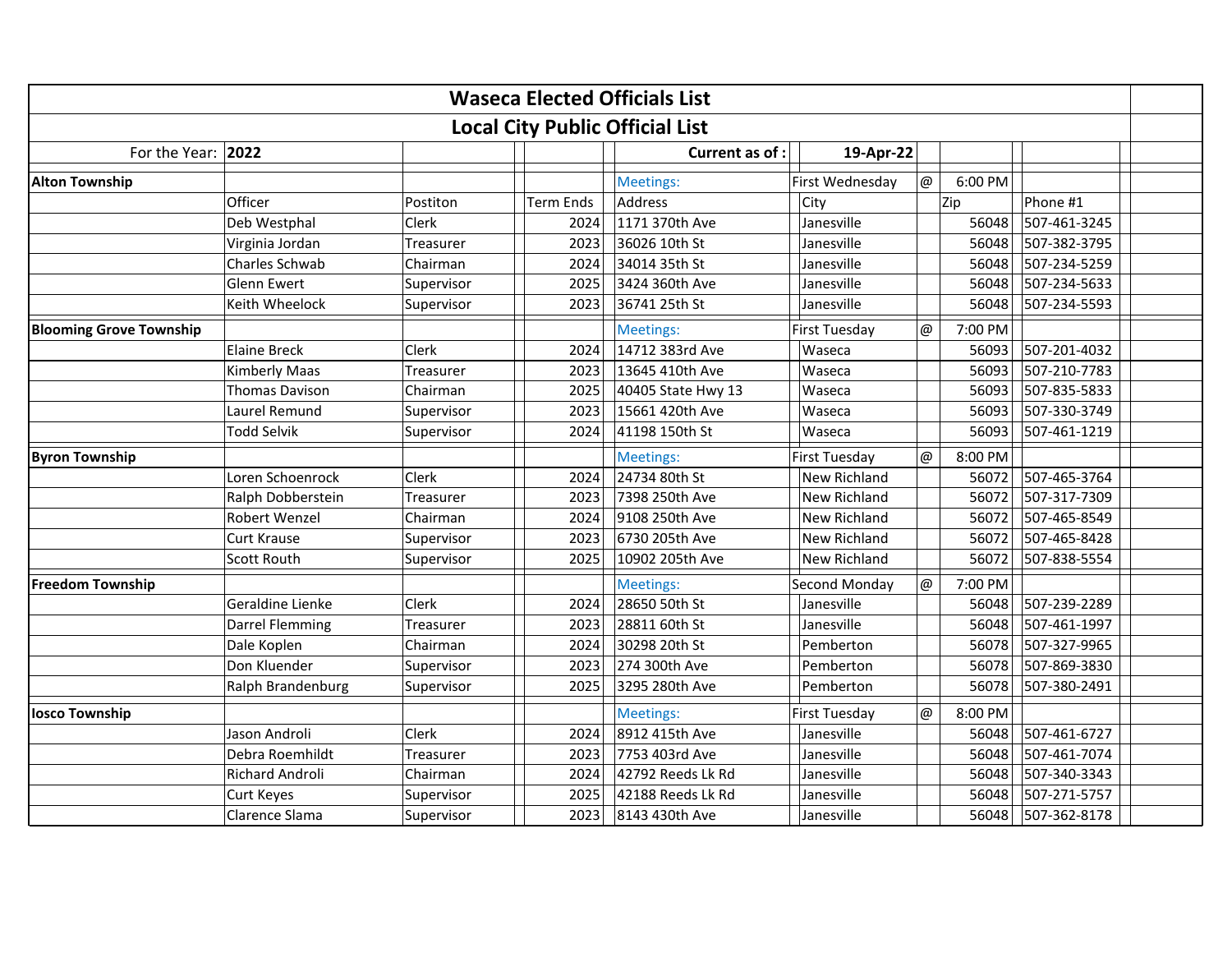| Janesville Township          |                           |            |      | Meetings:                | <b>First Tuesday</b> | @           | 7:00 PM |                                           |  |  |
|------------------------------|---------------------------|------------|------|--------------------------|----------------------|-------------|---------|-------------------------------------------|--|--|
|                              | <b>Bradley Carlson</b>    | Clerk      | 2024 | 43208 E. Elysian Lake Rd | Janesville           |             | 56048   | 507-521-3640                              |  |  |
|                              | William Vogler            | Treasurer  | 2023 | 3183 403rd Ave           | Janesville           |             | 56048   | 507-234-6606                              |  |  |
|                              | Jim Williams              | Chairman   | 2024 | 2244 440th Ave           | Elysian              |             | 56028   | 507-661-4766                              |  |  |
|                              | <b>Brian Mittelstaedt</b> | Supervisor | 2025 | 5147 405th Ave           | Janesville           |             | 56048   | 507-327-9534                              |  |  |
|                              | Frank Zimprich            | Supervisor | 2023 | 5688 425th Ave           | Janesville           |             | 56048   | 507-234-5465                              |  |  |
|                              |                           |            |      |                          |                      |             |         |                                           |  |  |
| <b>New Richland Township</b> |                           |            |      | Meetings:                | Second Monday        | $\omega$    | 7:00 PM |                                           |  |  |
|                              | Gary Strenge              | Clerk      | 2024 | <b>PO Box 275</b>        | New Richland         |             | 56072   | 507-461-1658                              |  |  |
|                              | Neil Schlaak              | Treasurer  | 2023 | PO Box 206               | New Richland         |             | 56072   | 507-465-3670                              |  |  |
|                              | Nicholas Budach           | Chairman   | 2024 | 17434 State Hwy 30       | New Richland         |             | 56072   | 507-327-3460                              |  |  |
|                              | Curtis Hendrickson        | Supervisor | 2025 | 15314 255th Ave          | <b>New Richland</b>  |             | 56072   | 507-465-8416                              |  |  |
|                              | Kyle Wakefield            | Supervisor | 2023 | 20901 150th St           | <b>New Richland</b>  |             | 56072   | 507-465-3756                              |  |  |
| <b>Otisco Township</b>       |                           |            |      | Meetings:                | Second Monday        | $\omega$    | 7:00 PM |                                           |  |  |
|                              | Jenae Peterson            | Clerk      | 2024 | 13858 295th Ave          | Waseca               |             | 56093   | 507-381-5380                              |  |  |
|                              | Roger Johnson             | Treasurer  | 2023 | 15124 275th Ave          | New Richland         |             | 56072   | 507-465-8066                              |  |  |
|                              | Randy Peterson            | Chairman   | 2023 | 14120 295th Ave          | Waseca               |             | 56093   | 507-521-2516                              |  |  |
|                              | <b>Gregory Moe</b>        | Supervisor | 2024 | 27564 160th St           | New Richland         |             | 56072   | 507-317-1289                              |  |  |
|                              | Michael Moen              | Supervisor | 2025 | 17270 280th Ave          | New Richland         |             | 56072   | 507-465-3654                              |  |  |
| <b>St. Mary Township</b>     |                           |            |      | Meetings:                | <b>First Tuesday</b> |             |         | $\varphi$ 5:00 pm (Dec-Apr) 8:00(May-Nov) |  |  |
|                              | Art Byron                 | Clerk      | 2024 | 8560 340th Ave           | Waseca               |             | 56093   | 507-521-0333                              |  |  |
|                              | Mark Byron                | Treasurer  | 2023 | 8846 340th Ave           | Waseca               |             | 56093   | 507-213-0404                              |  |  |
|                              | Scott Hildebrandt         | Chairman   | 2024 | 35205 73rd St            | Waseca               |             | 56093   | 507-835-7813                              |  |  |
|                              | DuWayne "Doc" Hoehn       | Supervisor | 2023 | 6599 320th Ave           | Waseca               |             | 56093   | 507-835-5640                              |  |  |
|                              | Gary Meurer               | Supervisor | 2025 | 32721 100th St           | Waseca               |             | 56093   | 507-835-3604                              |  |  |
| <b>Vivian Township</b>       |                           |            |      | Meetings:                | <b>First Tuesday</b> |             |         | @ 7:00 PM (Jan-Apr) 8:00 PM (May-Dec)     |  |  |
|                              | Mindy McDonough           | Clerk      | 2024 | 2713 240th Ave           | Waldorf              |             | 56091   | 507-327-1218                              |  |  |
|                              | Dale Groskreutz           | Treasurer  | 2023 | 22223 55th St            | <b>New Richland</b>  |             | 56072   | 507-239-2409                              |  |  |
|                              | <b>Robert Drager</b>      | Chairman   | 2024 | 20870 10th St            | Minnesota Lake       |             | 56068   | 507-462-3627                              |  |  |
|                              | <b>Neil Roesler</b>       | Supervisor | 2023 | 2385 220th Ave           | Minnesota Lake       |             | 56068   | 507-239-2488                              |  |  |
|                              | <b>Matthew Groskreutz</b> | Supervisor | 2025 | 22223 55th St            | New Richland         |             | 56072   | 507-380-4904                              |  |  |
| <b>Wilton Township</b>       |                           |            |      | Meetings:                | Second Tuesday       | $^{\omega}$ | 8:00 PM |                                           |  |  |
|                              | Norman Gehring            | Clerk      | 2024 | 10336 Wilton Bridge Rd   | Waseca               |             | 56093   | 507-835-1379                              |  |  |
|                              | Glenn "Denny" Hoehn       | Treasurer  | 2023 | 8138 270th Ave           | New Richland         |             | 56072   | 507-465-3591                              |  |  |
|                              | Lester Kroeger            | Chairman   | 2025 | 27856 70th St            | Waseca               |             | 56093   | 507-521-0146                              |  |  |
|                              |                           |            |      |                          |                      |             |         |                                           |  |  |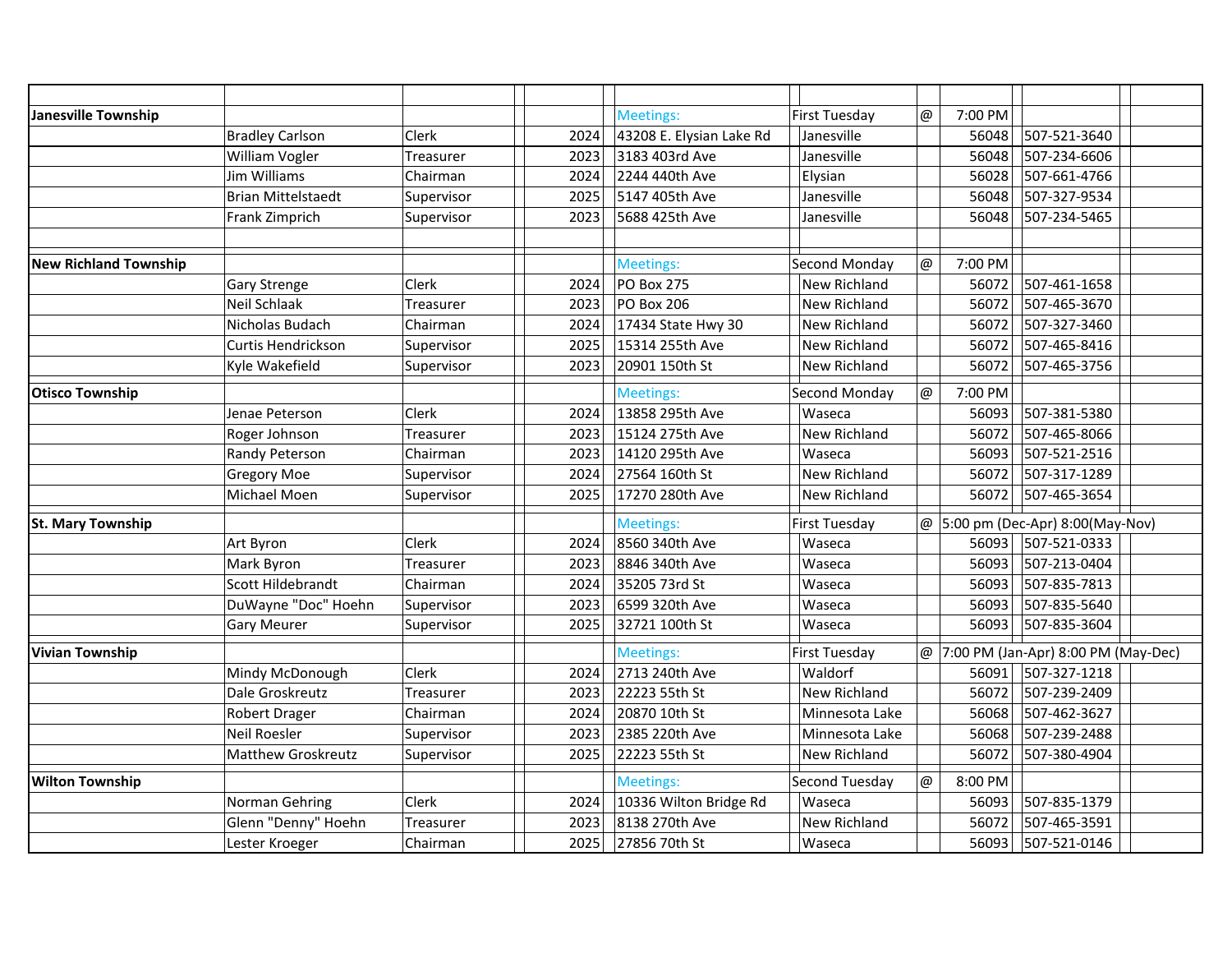|                                        | Curt Johnson                    | Supervisor              | 2024 | 31000 110th St             | Waseca              |          | 56093   | 507-835-5066       |  |
|----------------------------------------|---------------------------------|-------------------------|------|----------------------------|---------------------|----------|---------|--------------------|--|
|                                        | <b>Todd Stencel</b>             | Supervisor              | 2023 | 27853 70th St              | Waseca              |          | 56093   | 507-521-1232       |  |
|                                        |                                 |                         |      |                            |                     |          |         |                    |  |
| <b>Woodville Township</b>              |                                 |                         |      | Meetings:                  | <b>First Tueday</b> | @        | 7:30 PM |                    |  |
|                                        | <b>Andrew Miller</b>            | Clerk                   | 2023 | 36322 Clear Lake Dr        | Waseca              |          | 56093   | 507-835-5781       |  |
|                                        | Judy Hoffman                    | Treasurer               | 2023 | 17462 320th St             | Waseca              |          | 56093   | 507-250-5796       |  |
|                                        | <b>Bernard Frederick</b>        | Chairman                | 2025 | 15047 350th Ave            | Waseca              |          | 56093   | 507-838-7711       |  |
|                                        | Dale DeRaad                     | Supervisor              | 2023 | 14085 Summit Lane          | Waseca              |          | 56093   | 507-837-9149       |  |
|                                        | Rodney Born                     | Supervisor              | 2023 | 34417 Woodville Blvd       | Waseca              |          | 56093   | 507-521-0206       |  |
| Soil & Water Supervisors and Employees |                                 |                         |      | <b>Meetings:</b>           | 2nd Thursday        | $\omega$ | 6:30 PM |                    |  |
|                                        | Supervisors Wayne Cords         | Chairperson             | 2024 | 37341 35th Street          | Janesville          |          | 56048   | 507-234-6165       |  |
|                                        | <b>Todd Stencel</b>             | Treasurer               | 2022 | 27853 70th Street          | Waseca              |          | 56093   | 507-835-3358       |  |
|                                        | Keith Morgan                    | Supervisor              | 2024 | 8519 425th Avenue          | Janesville          |          | 56048   | 507-362-8173       |  |
|                                        | Scott Hildebrandt               | Vice Chair              | 2022 | 35205 73rd Street          | Waseca              |          | 56093   | 507-835-7813       |  |
|                                        | Larry Muff                      | Member                  | 2022 | 314 Broadway               | New Richland        |          | 56072   | 507-340-4791       |  |
|                                        | District Manager Mark Schaetzke | <b>District Manager</b> |      | 300 North State Street     | Waseca              |          | 56093   | 507-835-0603       |  |
|                                        | marks.swcd@co.waseca.mn.us      |                         |      |                            |                     |          |         |                    |  |
| <b>City of Janesville</b>              |                                 |                         |      |                            |                     |          |         |                    |  |
|                                        | <b>Clinton Rogers</b>           | City Administrator      |      | PO Box 0, City Hall        | Janesville          |          | 56048   | 507-234-5110       |  |
|                                        | <b>Clinton Rogers</b>           | Treasurer               |      | PO Box 0, City Hall        | Janesville          |          | 56048   | 507-234-5236 (FAX) |  |
|                                        | Andrew Arnoldt                  | Mayor                   |      | PO Box 0, City Hall        | Janesville          |          | 56048   | 507-508-5373       |  |
| <b>City of New Richland</b>            |                                 |                         |      |                            |                     |          |         |                    |  |
|                                        | <b>Anthony Martens</b>          | Clerk/Administrator     |      | PO Box 57, City Hall       | <b>New Richland</b> |          | 56072   | 507-465-3514       |  |
|                                        |                                 |                         |      |                            |                     |          |         | 507-465-3375 (FAX) |  |
|                                        | Gail Schmidt                    | Mayor                   |      | PO Box 57, City Hall       | New Richland        |          | 56072   | 507-465-3514       |  |
| <b>City of Waldorf</b>                 |                                 |                         |      |                            |                     |          |         |                    |  |
|                                        | Dee Ann Britton                 | Clerk                   |      | PO Box 55, City Hall       | Waldorf             |          | 56091   | 507-239-2248       |  |
|                                        | Dee Ann Britton                 | Treasurer               |      | PO Box 55, City Hall       | Waldorf             |          | 56091   | 507-239-0179 (FAX) |  |
|                                        | Rob Wilkening                   | Mayor                   |      | PO Box 55, City Hall       | Waldorf             |          | 56091   | 612-805-2770       |  |
|                                        |                                 |                         |      |                            |                     |          |         |                    |  |
| <b>City of Waseca</b>                  | Lee Mattson                     | City Manager            |      | 508 S. State St, City Hall | Waseca              |          | 56093   | 507-835-9700       |  |
|                                        |                                 |                         |      |                            |                     |          |         | 507-835-8871(FAX)  |  |
|                                        | Roy Srp                         | Mayor                   |      | 508 S. State St, City Hall | Waseca              |          | 56093   | 507-835-9700       |  |
|                                        |                                 |                         |      |                            |                     |          |         |                    |  |
| <b>City of Elysian</b>                 |                                 |                         |      |                            |                     |          |         |                    |  |
|                                        | Lorri Kopischke                 | Clerk/Treasurer         |      | PO Box 246, City Hall      | Elysian             |          |         | 56028 507-267-4708 |  |